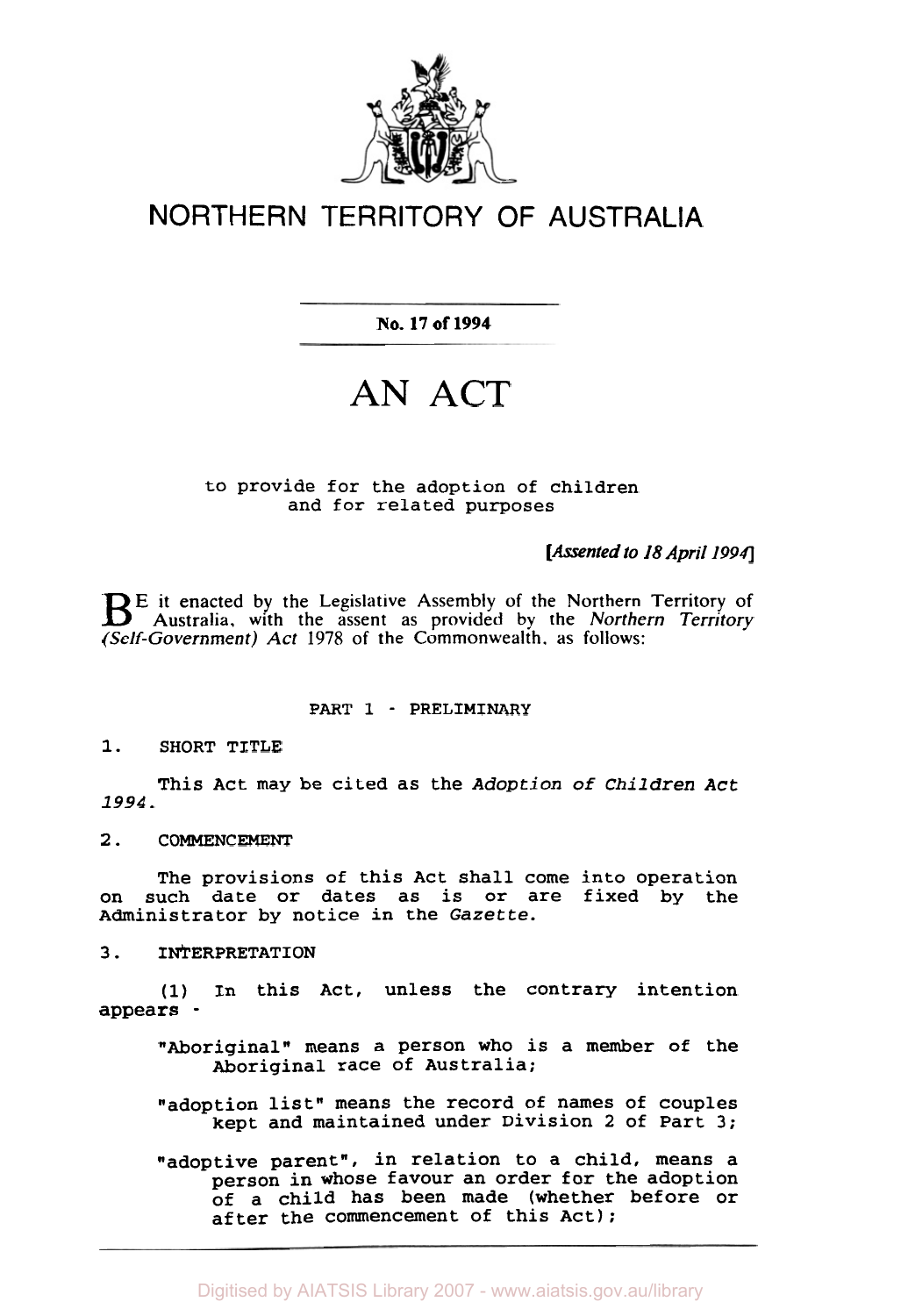- "allocation", in respect of the adoption of a child, means the matching of a person or persons wishing to adopt a child and a child who is available for adoption (for the purposes of the adoption of the child) taking into account the interests and welfare of the child and the wishes of the parent or parents of the child and the person or persons wishing to adopt;
- "approved person" means a person, or the holder from time to time of a particular designation or office, approved in writing by the Minister for a purpose under this Act;
- "care and custody", in relation to a child, means the responsibility for the daily care and control of the child, including making decisions concerning<br>the accommodation, attendance at school, accommodation, attendance at clothing, feeding, transportation, behaviour and urgent or routine health needs of the child;
- "child" means a person who is or was available for adoption in respect of whom an order for adoption is yet to be made or has been made;
- "citizen-child" means a child who was born and is domiciled in a State or Territory of the Commonwealth:
- "Court" means the Local Court;
- "Department" means the department responsible through the Minister for the administration of this Act;
- "disposition of property" includes the grant or exercise of a power of appointment in respect of property;
- "guardian", in relation to a child, means the person who has the responsibility for the care and custody and the long term welfare of the child (including decisions concerning education, religion, place of residence and the general health of the child) and who has the rights, powers and duties vested by law or custom in the guardian of the child;
- "marriage" means a legal marriage and married has a corresponding meaning;
- "non-citizen child" means a child who has not attained the age of 18 years, who has entered the Territory as a non-citizen for the purposes of being adopted by a permanent resident of Australia and who is intended to become a permanent resident of Australia;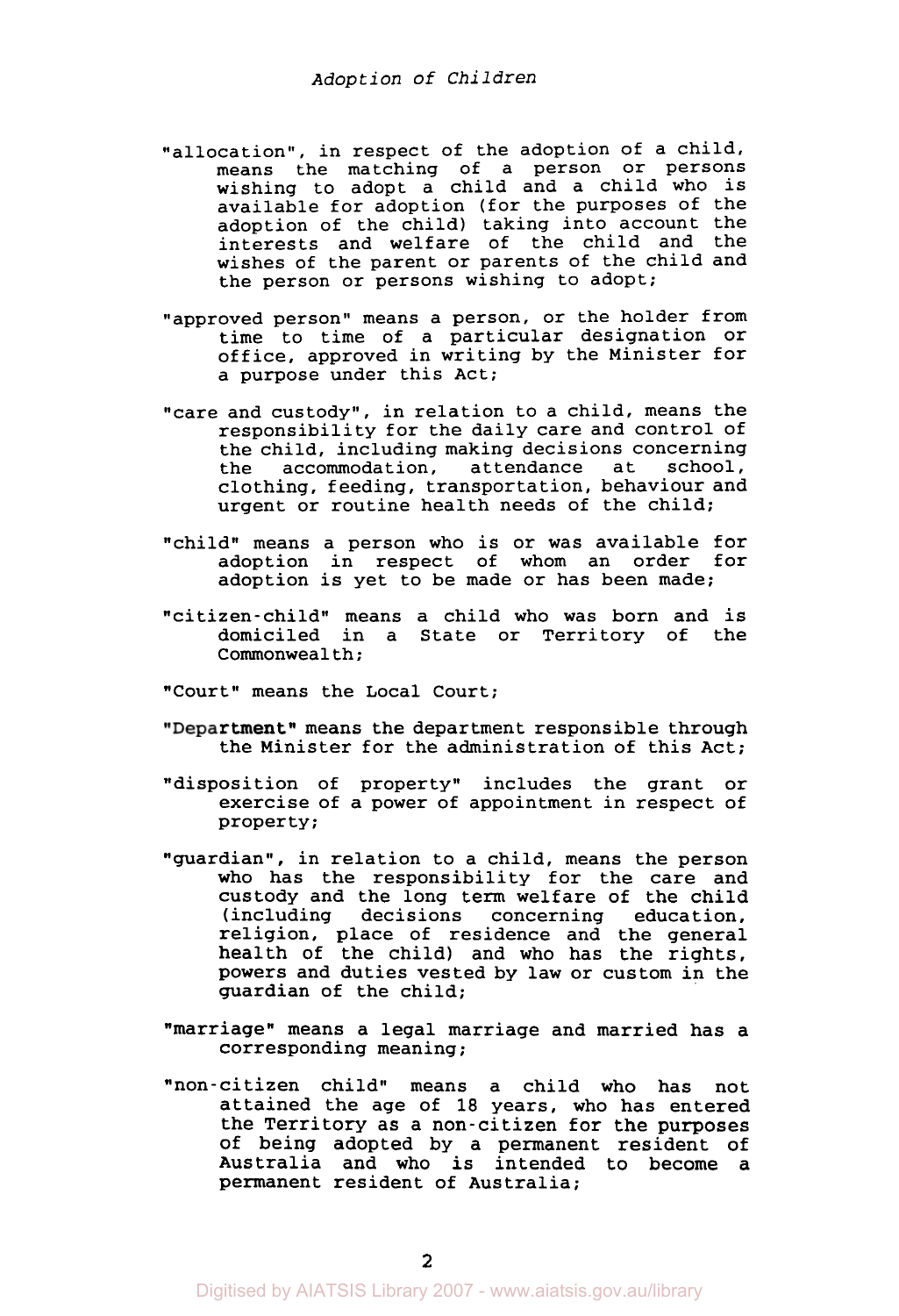"overseas country" means a country that is outside the Commonwealth and the Territories of the Commonwealth and includes part of such a country;

"parent" means birth parent or adoptive parent;

- "Registrar" means the Registrar within the meaning of the *Local Court Act;*
- "relative", in relation to a child, means a grandparent, brother, sister, uncle or aunt of the child, whether the relationship is of wholeblood or half-blood or by affinity, and notwithstanding that the relationship depends on the adoption of any person;
- "relinquishing parent" means a parent who has relinquished a child (for the purposes of the adoption of the child) in respect of whom an order for adoption has been made;
- "spouse" means a person who is married or who is living in a traditional Aboriginal marriage in relation to the man or woman to whom he or she is married or with whom he or she entered into the traditional Aboriginal marriage;
- traditional Aboriginal marriage" means a relationship between an Aboriginal man and woman that is recognised as a traditional marriage by<br>the community or group to which either the community or group to which Aboriginal belongs.

*(2)* Where the holder of an office that is established by another Act is referred to in this Act and the holder of that office has power to delegate to another person or holder of an office or designation all or any of his or her powers and functions under that Act -

- (a) the powers and functions that may be **so**  delegated are deemed to include the powers and functions under this Act and the powers and functions under this Act may be delegated in the manner provided by that other Act; and
- in relation to a power or function **so** delegated, a reference in this Act to the holder of that office shall be read as including a reference to the delegate. **(b)**

**(3)** For the purposes of this Act, "birth", in relation to a child or a parent, means as a result of a pregnancy caused -

(a) by sexual relations; or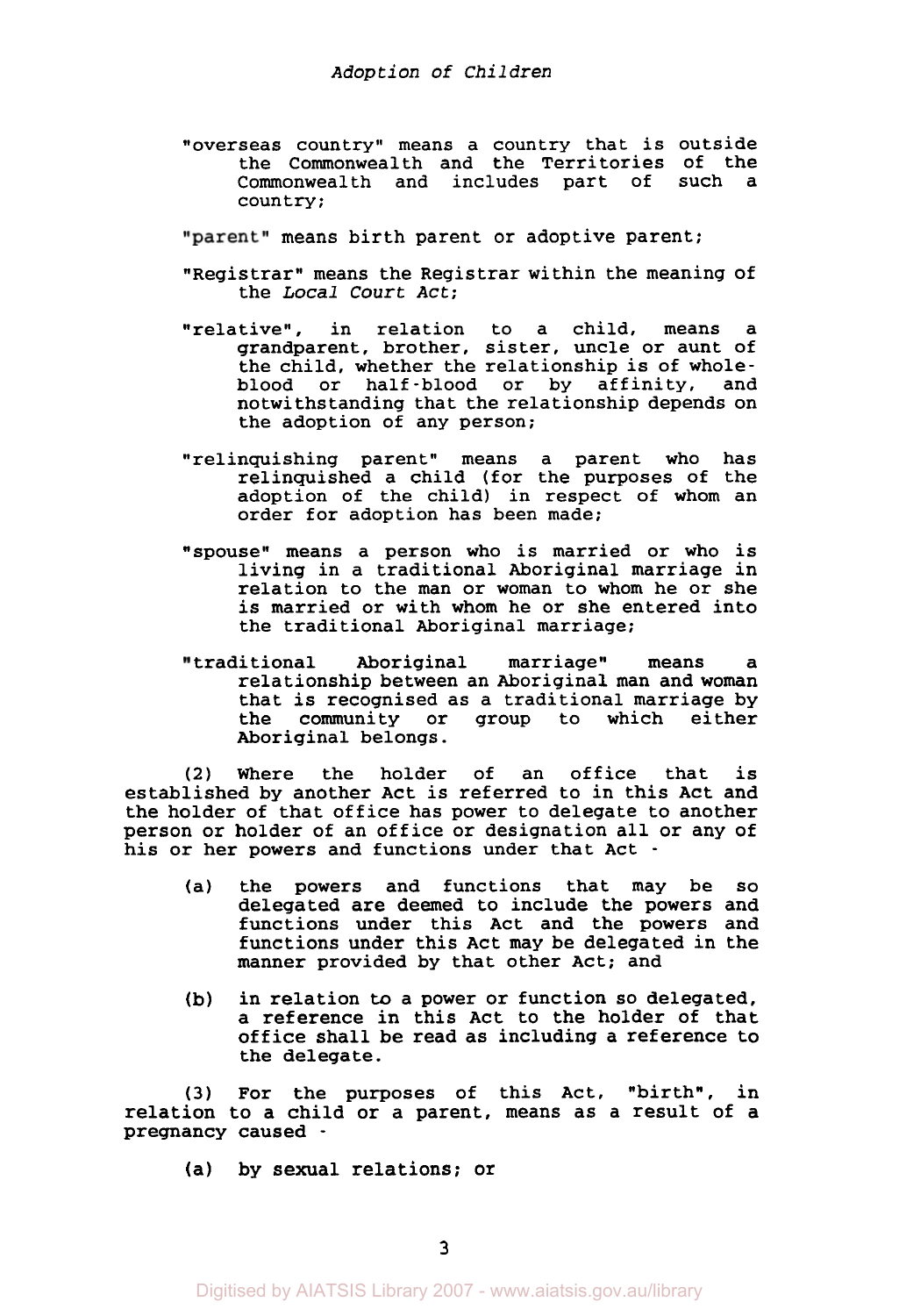(b) by a fertilisation procedure within the meaning of Part IIIA of the *Status* of *Children Act,*  parenthood being determined in accordance with that Part.

**(4)** For the purposes of this Act, a reference to **2**  persons or a couple in relation to a joint adoption of a child under this Act is a reference to -

- (a) a man and woman who are married; or
- (b) an Aboriginal man and woman who are living together in a traditional Aboriginal marriage.

# **4.** DELEGATION

**(1)** The Minister may, by instrument in writing, delegate to a person, or the holder from time to time of a particular designation or office, any of his or her powers and functions under this Act, other than this power of delegation.

**(2) A** power **or** function delegated under this section, when exercised or performed by the delegate, is deemed to have been exercised or performed by the Minister.

**(3) A** delegation under this section does not prevent the exercise of a power or the performance of a function by the Minister.

#### PART **2** - JURISDICTION

#### 5. JURISDICTION OF LOCAL COURT

Subject to this Act, the Court has the jurisdiction to hear and determine all proceedings instituted under this Act.

*6.* CASES IN WHICH JURISDICTION TO BE EXERCISED

**(1)** The Court shall not make an order for the adoption of a child unless, at the time of the filing in the Court of the application for the order -

- (a) the applicant, or (in the case of joint applicants) each of the applicants, was resident or domiciled in the Territory; and
- **(b)** the child was present in the Territory.

**(2)** For the purposes of subsection **(11,** where the Court is satisfied that an applicant was resident or domiciled in the Territory, or that the child was present in the Territory, on a date within **21** days before the date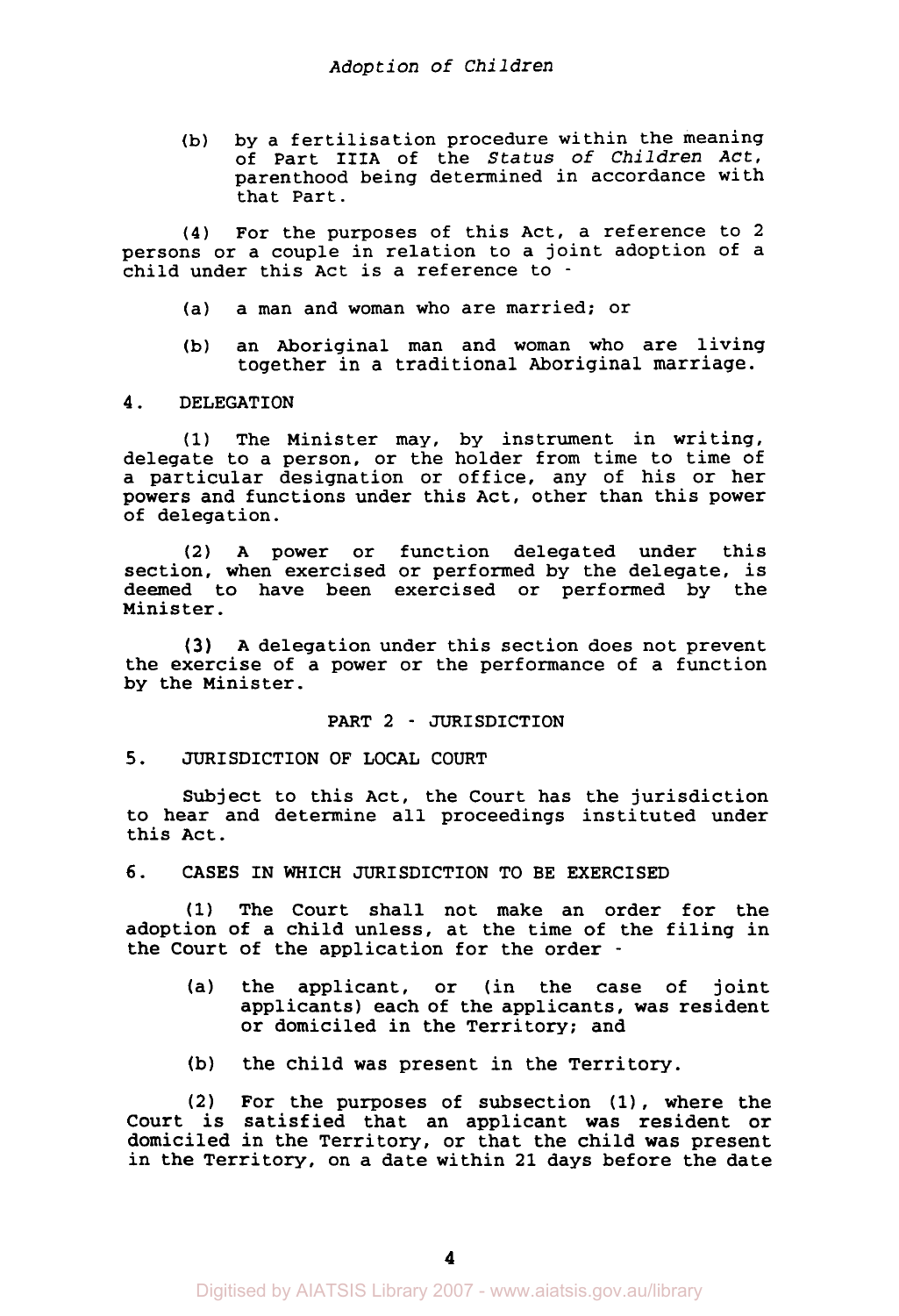# *Adopt* ion **of** *Children*

on which an application was filed in the Court, the Court may, in the absence of evidence to the contrary, presume that the applicant was resident or domiciled in the Territory, or that the child was present in the Territory, as the case may be, at the time of the filing of the application in the Court.

# 7. RULES OF PRIVATE INTERNATIONAL LAW NOT TO APPLY

The jurisdiction of the Court to make an order for adoption is not dependent on any fact or circumstances not expressly specified in this Act.

#### PART **3** - ADOPTIONS UNDER THIS ACT

# *Division 1* - *General*

# 8. WELFARE *AND* INTERESTS OF CHILD TO BE PARAMOUNT

**(1)** For the purposes of the administration of this Act, adoption shall be regarded as a service for the child concerned, and the welfare and interests of the child shall be the paramount consideration.

*(2)* In determining the welfare and interests of a child referred to in subsection **(1),** regard shall be had, inter alia, to the ethnicity and religion of the birth parents of the child and, in **so** doing, the matters set out in Schedule 1 shall be taken into account.

# *9.* RESPONSIBILITIES OF MINISTER

The Minister is, under and in accordance with this Act, responsible for -

- (a) the assessment of the suitability of a person or persons to adopt a child (including a noncitizen child) ;
- **(b)** the arrangements for and in relation to the allocation of a citizen-child to a person or persons wishing to adopt such a child;
- (c) the transfer of the care and custody of a child (including a non-citizen child) to the person or persons who will adopt him or her; and
- the giving of his or her consent to the adoption of a child (including a non-citizen child) of whom he or she has guardianship. **(d)**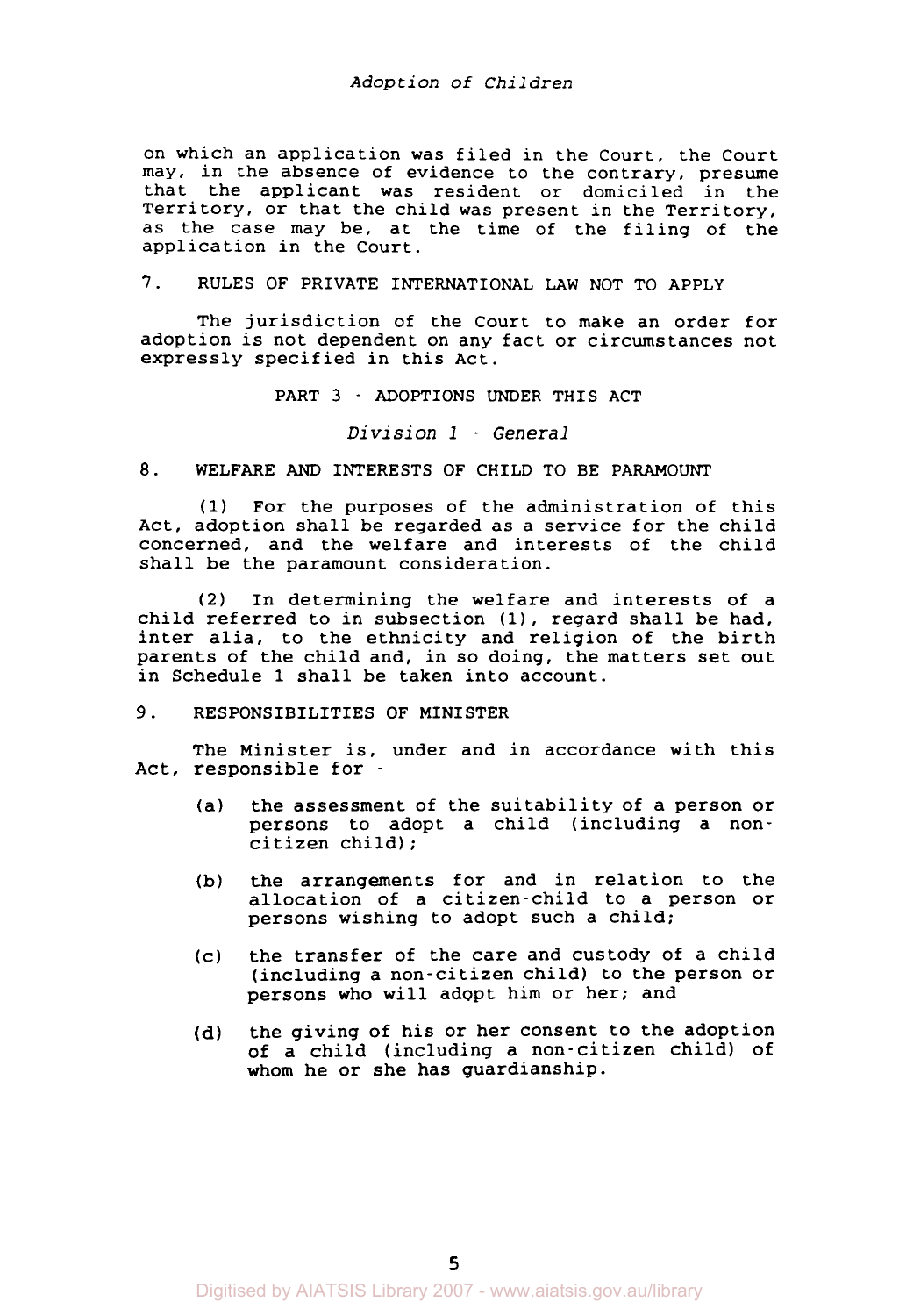#### **10. WISHES OF CHILD**

(1) Subject to this Part, an order for the adoption of a child shall not be made unless the Court is satisfied that, as far as practicable and having regard to the age and understanding of the child, the wishes and feelings of the child have been ascertained and due consideration given to them.

(2) Subject to this Part, an order for the adoption of a child who has attained the age of 12 years shall not be made unless -

- (a) the child has consented to the adoption; or
- (b) notwithstanding that the child has not consented to the adoption, the Court is satisfied that there are special reasons related to the welfare and interests of the child why the order should be made.

**(3)** Notwithstanding subsections (1) and (2) (b), an order for the adoption of a child who, on the date the order is made, has attained the age of 18 years shall not be made unless the child consents to the adoption.

# **11. ADOPTION OF ABORIGINAL CHILD**

**(1)** Where an order for the adoption of an Aboriginal child is to be made, the Court shall satisfy itself that every effort has been made (including consultation with<br>the child's parents, with other persons who have child's parents, with other persons responsibility for the welfare of the child in accordance with Aboriginal customary law and with such Aboriginal welfare organisations as are appropriate in the case of the particular child) to arrange appropriate custody -

- (a) within the child's extended family; or
- (b) where that cannot be arranged, with Aboriginal people who have the correct relationship with<br>the child in accordance with Aboriginal child in accordance with Aboriginal customary law.

**(2)** In making an order for the adoption of an Aboriginal child, where, in the opinion of the Court, the custody referred to in subsection **(1)** is not possible or would not be consistent with the welfare and interests of the child, the Court shall ensure that a placement is made that is consistent with the best interests and welfare of the child and in so doing shall -

(a) give preference to the adoption of the child by applicants one or both of whom are Aboriginal persons who are, in the opinion of the Minister, suitable to adopt the child;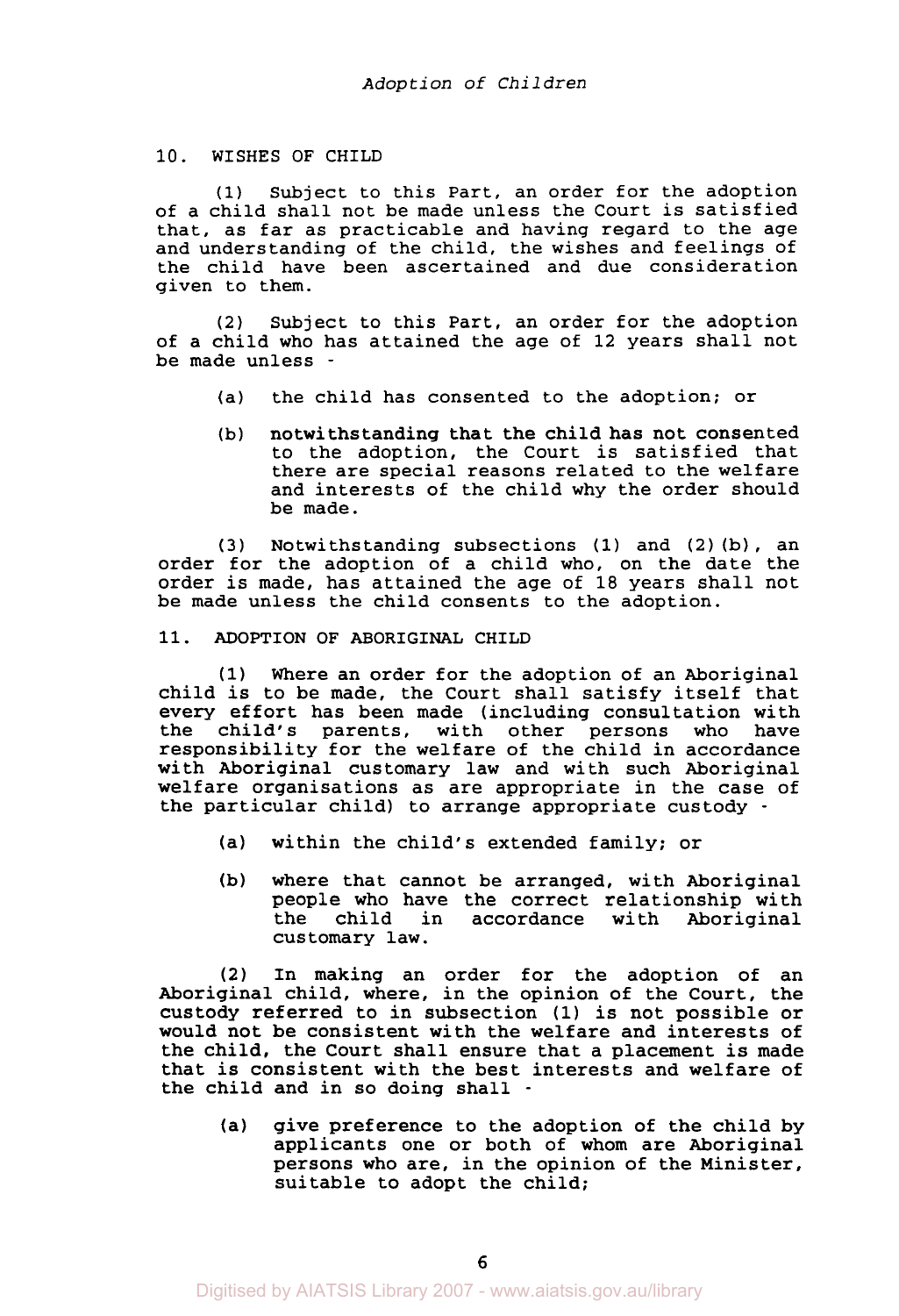- **(b)** take into consideration the placement of the child in geographical proximity to the family or other relatives of the child who have an interest in, and a responsibility for, the welfare of the child: and
- (c) take into consideration undertakings, if any, by the persons who will have the care and custody of the child to encourage and facilitate the maintenance of contact between the child and its own kin and with its own culture.

#### **12. WHO MAY** BE ADOPTED

**(1)** Subject to this Act, the Court may, on application, make an order for the adoption of a child who -

- (a) had not attained the age of 18 years before the date on which the application was filed in the Court: or
- (b) has been brought up, maintained and educated by the applicant or applicants, or by the applicant and a deceased or estranged spouse of the applicant, as his, her or their child.

**(2)** The Court shall not make an order for the adoption of a child who is or has been married, is living or has lived in a de facto relationship within the meaning of the De *Facto Relationship Act* or has entered into a traditional Aboriginal marriage.

**(3)** *An* order may be made under this Act for the adoption of a child notwithstanding that the child has, whether before or after the commencement of this Act, and whether in the Territory or elsewhere, previously been adopted.

**13.** ADOPTION **BY** COUPLE

**(1)** Except as provided by this section, the Court shall only make an order for the adoption of a child in favour of a couple where the man and woman -

- (a) are married to each other and have been *so*  married for not less than **2** years; or
- (b) have entered into a relationship that is recognised as a traditional Aboriginal marriage and has been so recognised for not less than **2**  years,

on the date on which the order is made.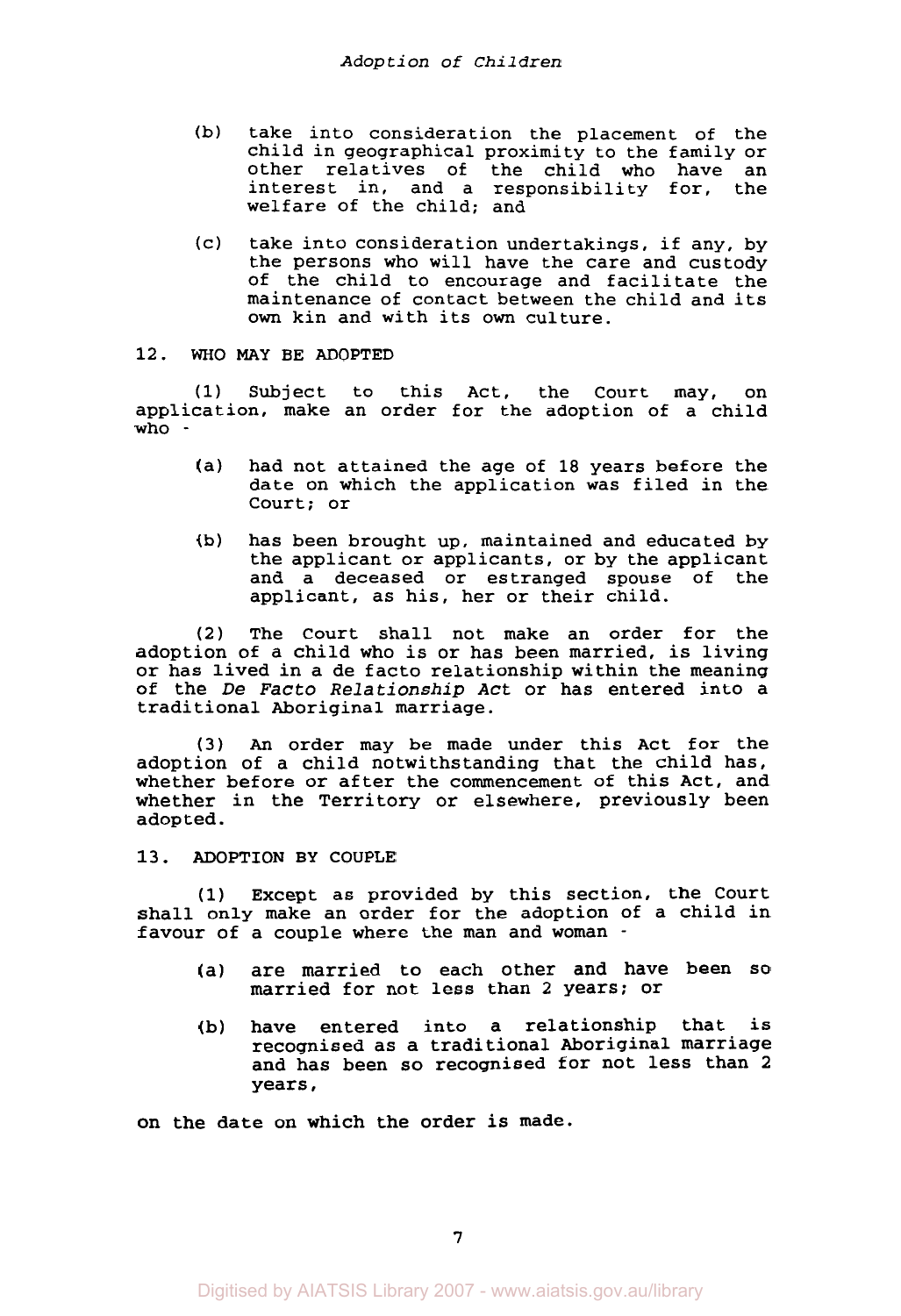(2) The Court shall not make an order for adoption in favour of a man and woman jointly under subsection **(1)**  where one of them is a parent of the child.

#### 14. ADOPTION BY ONE PERSON

(1) Subject to this section, the Court shall not make an order for the adoption of a child in favour of one person (not being a person to whom section 15 applies) unless -

- (a) the child is under the guardianship of the Minister; and
- (b) it is satisfied that, in the opinion of the Minister, exceptional circumstances exist that make it desirable to do so.

**(2) A** person referred to in subsection **(1)** does not include a person who is married or has entered into a traditional Aboriginal marriage and who is not living separately and apart from his or her spouse.

15. ADOPTION BY SPOUSE OF PARENT, &C.

**(1)** Subject to this section, the Court may make an order for the adoption of a child in favour of

- (a) the spouse of a parent of the child (whether a birth parent or an adoptive parent and whether alive or dead);
- **(b)** a relative of the child;
- (c) the spouse of a relative of the child; or
- (d) a relative of the child and his or her spouse jointly.

**(2)** A person referred to in subsection **(1) (b)** or (c) does not include a person who is married or has entered into a traditional Aboriginal marriage and who is not living separately and apart from his or her spouse.

**(3)** The Court shall not make an order for the adoption of a child in favour of a person or persons referred to in subsection (1) unless it is satisfied that -

(a) the making of an order in relation to the guardianship or custody of the child under the *Family Law Act 1975* of the Commonwealth or the *Guardianship* of *Infants* **Act** would not make adequate provision for the welfare and interests of the child;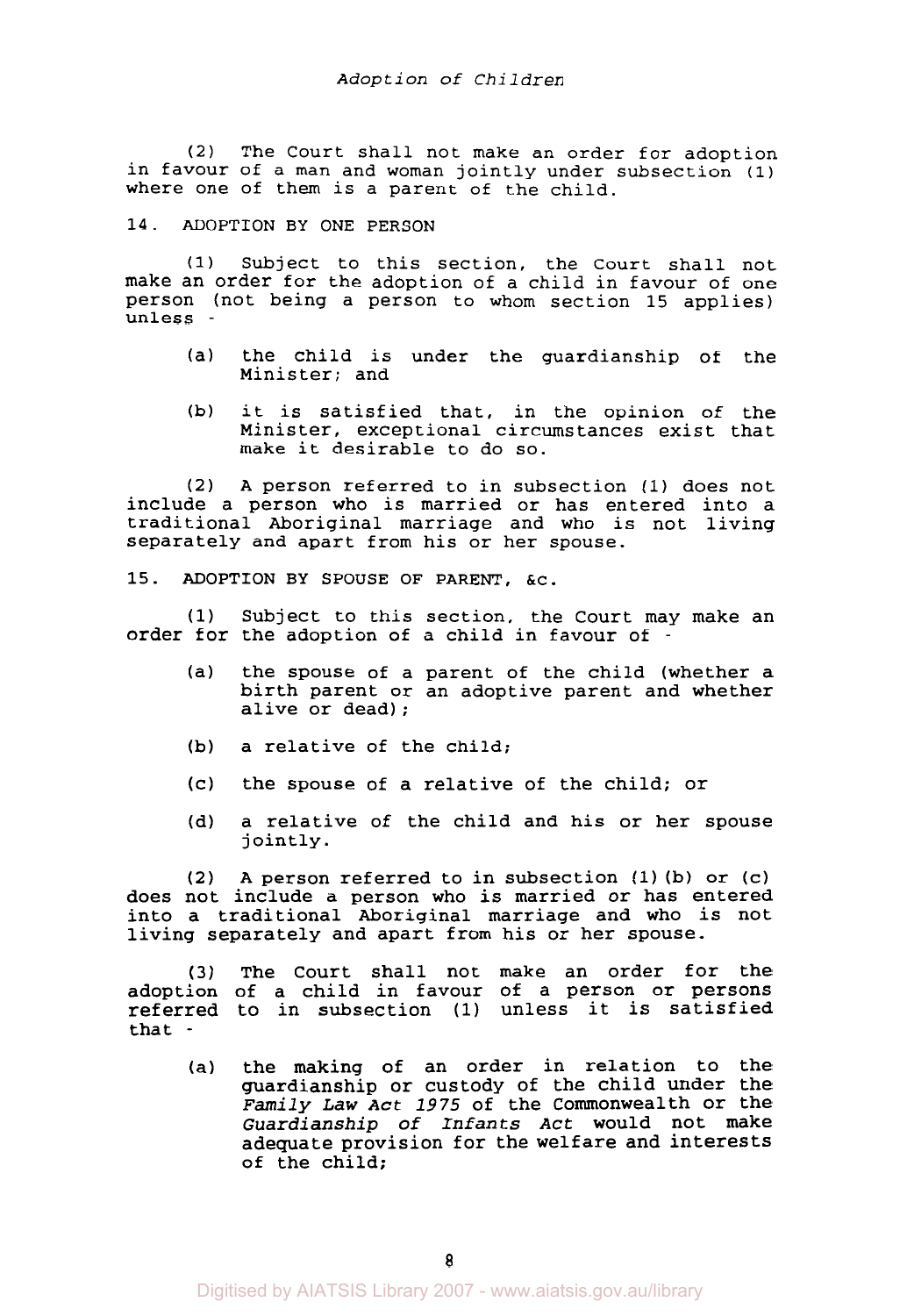- (b) in the opinion of the Minister, exceptional circumstances exist which make the making of an order for the adoption of the child desirable; and
- (c) an order for the adoption of the child would make better provision for the welfare and interests of the child than an order referred to in paragraph (a) .

**(4)** Where the Court makes an order for the adoption of a child in favour of the spouse of a parent of the child, the person in whose favour the order is made is deemed to be a parent of the child jointly with the firstmentioned parent and notwithstanding anything to the contrary in this Act or any other law in force in the Territory -

- (a) the child is not to be treated in law as if the child were not the child of the first-mentioned parent ;
- (b) the first-mentioned parent is not to be treated in law as if he or she is not a parent of the child;
- (c) the relationship between the child and the first-mentioned parent is not terminated;
- (d) where the first-mentioned parent had been the guardian of the child, the order does not terminate the guardianship; and
- (e) where the child was the adopted child of the first-mentioned parent, the order does not terminate the adoption,

and section **45** otherwise applies.

**16. AGE OF ADOPTIVE PARENTS** 

**(1)** Subject to this section, the Court may only make an order for the adoption of a child where the person or persons in whose favour it is made -

- (a) has or have attained the age of **25** years; and
- **(b)** is or are not less than **25** years older than the child.

**(2)** Where it is the first child to be adopted by the Person or persons in whose favour the order for adoption is to be made and that person or neither of those persons does or do not have the care and custody of a child (including an adopted child) the Court may make an order for the adoption of a child in favour of that person or those persons only if that person or the older of those Persons is not more than **40** years older than the child.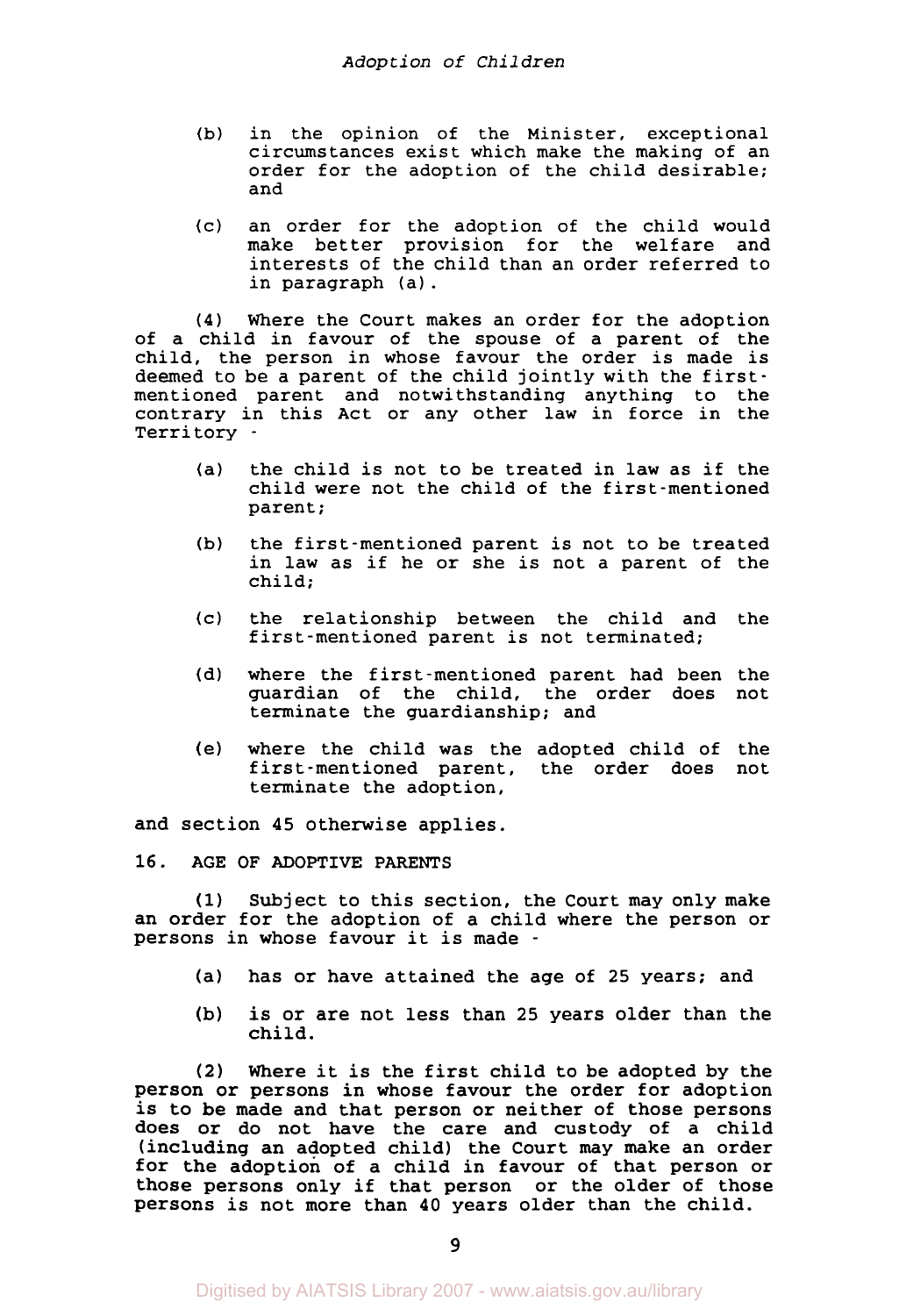**(3)** Where the person or persons, or one of those persons, in whose favour the order for adoption is to be made, has or have the care and custody of a child (including an adopted child), the Court may make an order for the adoption of a child in favour of that person or those persons only if that person or the older of those persons is not more than 45 years older than the child.

**(4)** Notwithstanding this section, the Court may make an order for the adoption of a child in favour of a person who does not comply with this section where, in the opinion of the Minister, exceptional circumstances exist that make such an order desirable.

*Division 2* - *Application and Assessment* 

#### **17.** APPLICATION *AND* ASSESSMENT

- **(1)** A person alone or a couple who -
- (a) is resident or domiciled in the Territory; and
- (b) wishes to adopt a child (including a non-citizen child),

may apply in the prescribed form to the Minister for the purpose of adopting a child.

Where the Minister receives an application under subsection **(11,** the Minister shall assess or cause to be assessed by an approved person the suitability of the applicant or applicants for the purposes of the adoption of a child (including a non-citizen child). **(2)** 

# **18.** LIST **OF** PERSONS WISHING TO ADOPT A CITIZEN-CHILD

**(1)** The Minister shall, in accordance with this section, establish and maintain a record in such form (including an electronic form) or combination of forms, as the Minister thinks fit, of the names of the couples who have made an application to him or her under section **17** in respect of a citizen-child and who are, in his or her opinion, suitable to adopt such a child, and that record shall be known **as** the adoption list.

- *(2)* The Minister shall -
- (a) keep the adoption list in a form that indicates the chronological order that applications under section **17** were received by him or her; and
- (b) in relation to each couple whose names are included on the adoption list, record on the adoption list such particulars, as he or she thinks necessary to assist in the arranging of an adoption, in respect of the couple and the child they wish to adopt.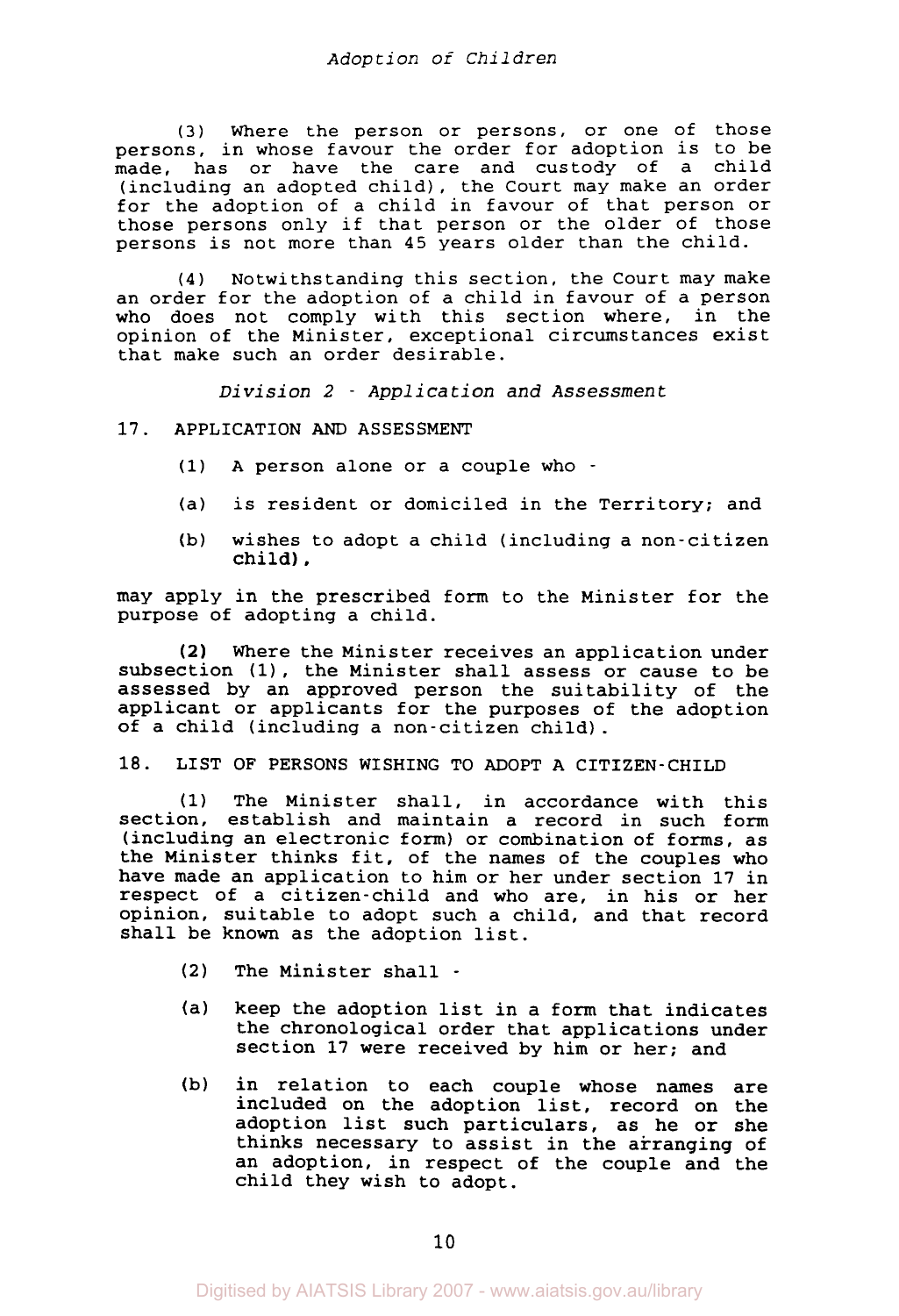**(3)** The names of couples shall not be included on, or continue to remain on, the adoption list unless the Minister, having received a report from an approved person in respect of the suitability to adopt of the couple, decides that the couple is suitable, or continues to be suitable to adopt the child.

**(4)** On making his or her decision as to the suitability of the couple to adopt, the Minister shall give written notice of the decision as soon as practicable to the couple and, where the Minister decides not to approve the inclusion of names of the couple on the list, he or she shall supply reasons for that decision.

#### 19. PERSONS WHOSE NAMES APPEAR ON ADOPTION LIST OF ANOTHER STATE

Where the Minister is satisfied that any persons applying to have their names included on the adoption list are persons whose names are, or were within one month before the date of the application, included in a similar list kept by a person, officer or authority in accordance with the law of a State or another Territory of the Commonwealth, the Minister may treat the application as having been received by him or her on the date on which the application by virtue of which the names were included in the list kept by that person, officer or authority was received, or was treated as having been received, by that person, officer or authority.

# 20. MINISTER TO HAVE REGARD TO ADOPTION LIST

In making arrangements for and in relation to the adoption of a child and in the allocation of the child to a couple, the Minister shall, without prejudice to his or her duty to consider all other relevant matters (including in particular the welfare and interests of the child and the wishes of the parent or parents of the child and the couple wishing to adopt), have regard to the adoption list and to the chronological order of the names of the persons included on the adoption list.

# 21. SUITABILITY TO ADOPT NON-CITIZEN CHILD

(1) Where the assessment of a person alone or a couple who has made an application under section 17 in respect of a non-citizen child has been carried out, the Minister shall, having received a report from an approved person in respect of the suitability to adopt of the person or the couple and decided whether in his or her opinion the person or the couple is suitable to adopt, give as soon as practicable written notice to the person or the couple of his or her decision that -

(a) the person or the couple is suitable to adopt a non-citizen child: or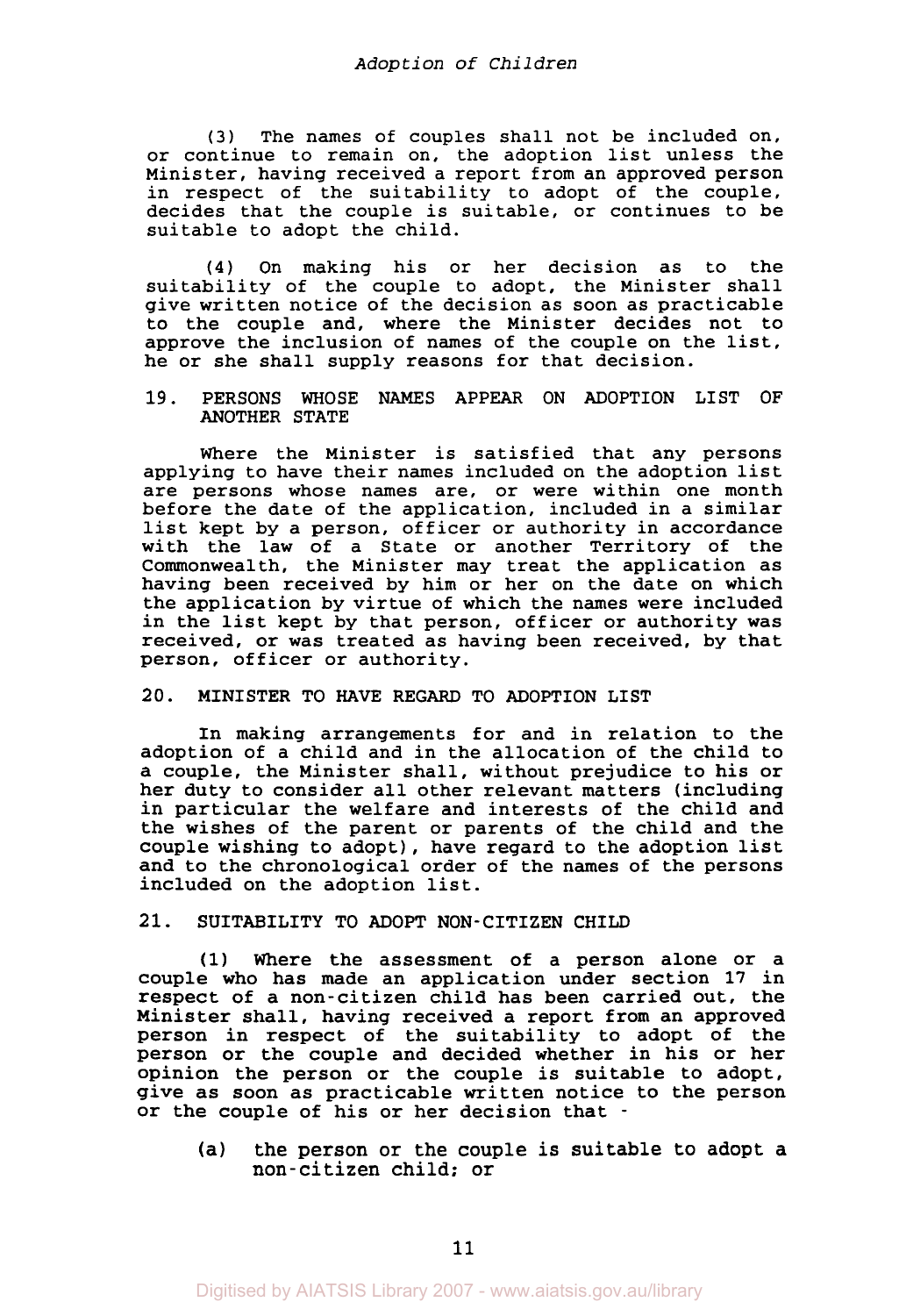**(b)** the person or the couple is not suitable to adopt a non-citizen child and the reasons for that decision.

**(2)** The Minister shall cause records to be kept of an assessment of the person or the couple carried out under this section.

**(3)** On receipt of notice under subsection **(1)** (a) of the decision of the Minister that a person or a couple is suitable to adopt, the person or the couple may proceed to have arrangements made for the allocation of a non-citizen child to them for adoption under the law in force in the Territory.

# *Division 3* - *Review of Decision not to Approve Persons*

#### **22. PERSON AGGRIEVED** MAY **SEEK REVIEW**

**A** person **or** couple who is aggrieved by a decision of the Minister under Division **2** as to his, her or their suitability to adopt may, not later than one month after the date of the written notice from the Minister of his or her decision, or such longer time as the Minister may allow, apply to the Minister for review of that decision on the ground that the assessment of him, her or them was incorrect.

#### **23. APPOINTMENT OF PANEL**

**(1)** On receipt of an application for review under section **22,** the Minister shall constitute a panel which shall consist of -

- (a) a chairperson who shall be a person who is admitted to practise as a legal practitioner of the Supreme Court; and
- (b) **2** other persons (one of whom shall be a person who is an employee within the meaning of the *Public Sector Employment and Management Act* who is employed in the Department) who, in the opinion of the Minister, are qualified and have relevant experience in the field of social work, psychology or child welfare.

*(2)* **A** member of a panel shall be appointed by instrument in writing in accordance with subsection **(1)** in respect of a particular application for review and that appointment shall be automatically terminated on the completion of its inquiry in respect of that review.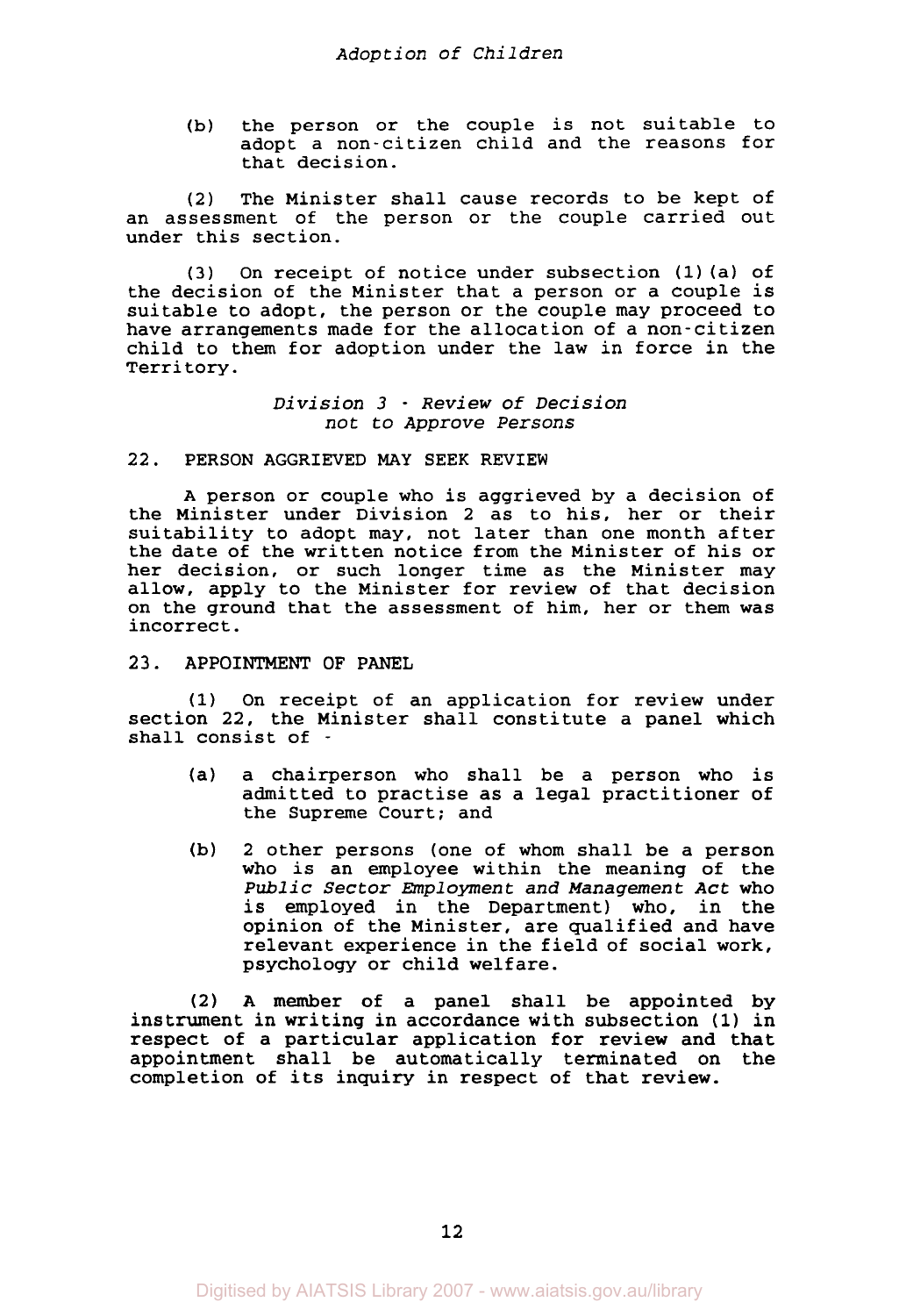#### **24.** ROLE OF PANEL

(1) The role of a panel appointed under section 23 is to conduct an inquiry for the purpose of re-assessing the suitability of a particular person or couple to adopt and, on completion of its inquiry, to make recommendations to the Minister as to whether or not the Minister's decision should be varied.

*(2)* Subject to this section, the procedure for the conduct of the inquiry by a panel shall be as determined by the panel in each case.

- **(3)** In conducting an inquiry, a panel -
- (a) shall act without regard to technicalities and legal form;
- (b) is not bound by rules of evidence; and
- (c) may inform itself on any matter in such manner as it thinks fit, including the interviewing of a person who applied for the review.

## 25. MINISTER TO REVIEW DECISION

The Minister shall, as soon as practicable after receiving the recommendations of a panel in respect of an application for review -

- (a) review his or her decision, taking into account those recommendations; and
- (b) give written notice to the applicant or applicants of the outcome of the review.

*Division 4* - *Consents to Adoptions* 

26. NO ADOPTION WITHOUT CONSENT

Subject to this Act, the Court shall not make an order for the adoption of a child unless -

- (a) consent (not being consent that has been revoked) to the adoption is given by the appropriate person or persons ascertained in accordance with this Division; or
- (b) the Court has, by order under section 35, dispensed with the giving of a consent to the adoption by such a person.

#### 27. CONSENTS OF PARENTS AND GUARDIANS REQUIRED

**(1)** Subject to section **28,** in the case of a child who has not previously been adopted, consent to the adoption of the child by each person who is a birth parent or a guardian of the child is required, except that the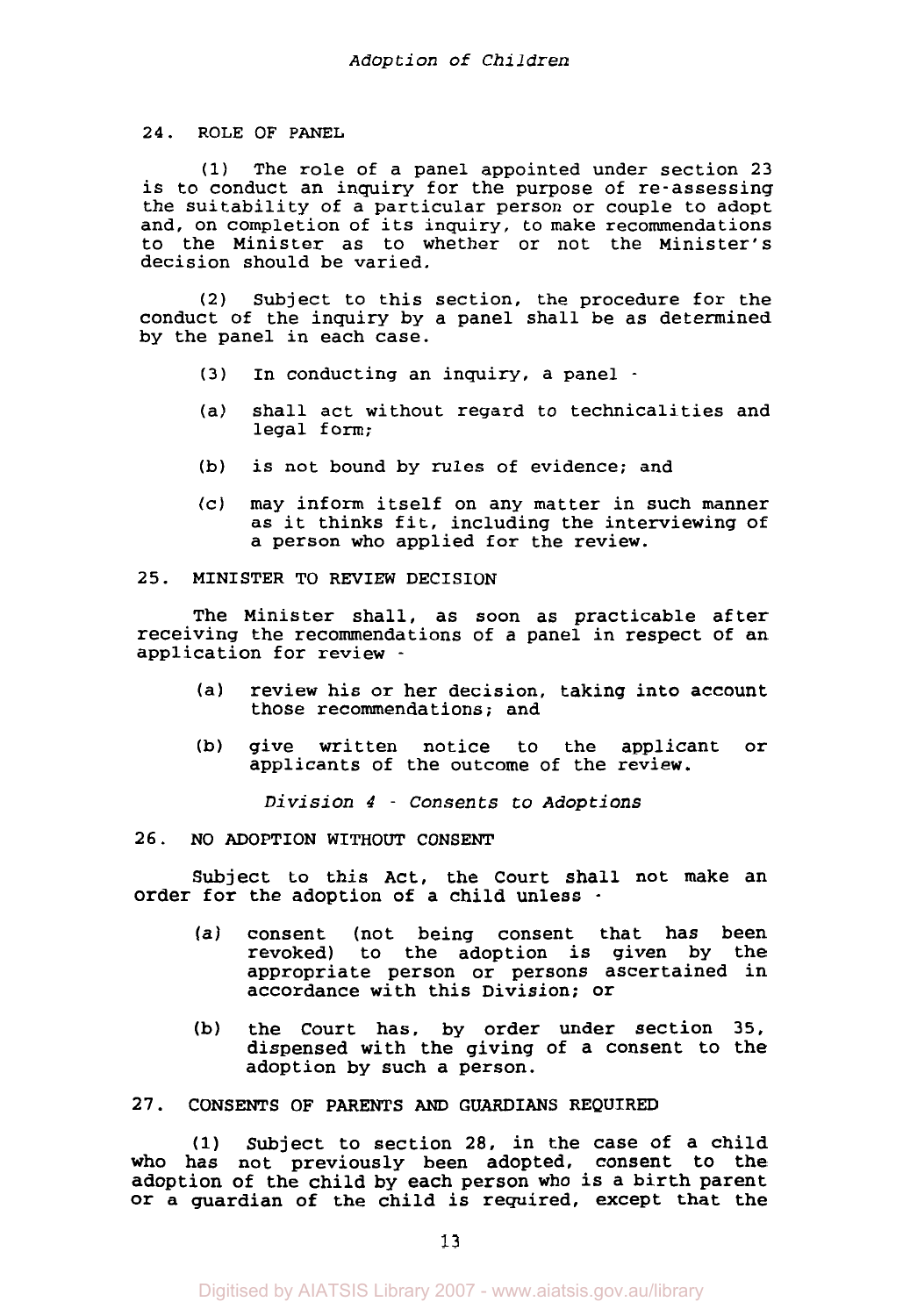consent of a birth parent of a child born outside the marriage or the traditional Aboriginal marriage of his or her birth parents is not required unless that birth parent's parenthood of the child is recognised under a law in force in the Territory before -

- (a) the expiration of one month after the day on which an instrument of consent to the adoption of the child was signed by the first-mentioned birth parent or a guardian; or
- (b) the day on which an order for the dispensation of the giving of a consent to the adoption of the child is made by the Court under section 35,

whichever is the earlier.

*(2)* In the case of a child who has been previously adopted, the consent of every person who is an adoptive parent or a guardian of the child is required.

**(3)** Where a person whose consent is otherwise required under this section is the applicant or one of the applicants for an order for adoption, that person's consent to the adoption is not required.

**(4)** This section does not apply in the case of a child who has attained the age of 18 years before the order for adoption is made.

**28. BIRTH** PARENT TO BE GIVEN OPPORTUNITY TO CONSENT

(1) In the case of the adoption of a child who has not been adopted before and who was born outside the marriage or the traditional Aboriginal marriage of his or her birth parents and only one birth parent consents to the adoption of the child, where the Minister knows or, after making reasonable inquiry, ascertains the name and last-known address of a person who the Minister reasonably believes to be the other birth parent of the child, the Minister shall, by certified mail within 14 days after the first-mentioned birth parent gives his or her consent to the adoption, send to the other birth parent written advice of the first-mentioned birth parent's consent to the adoption of the child.

*(2)* A birth parent to whom the Minister sends written advice pursuant to subsection (1) may, within 7 days after receiving the advice, give notice to the Minister that he or she intends to take steps to establish his or her parenthood of the child in accordance with the *Status* of Children *Act.*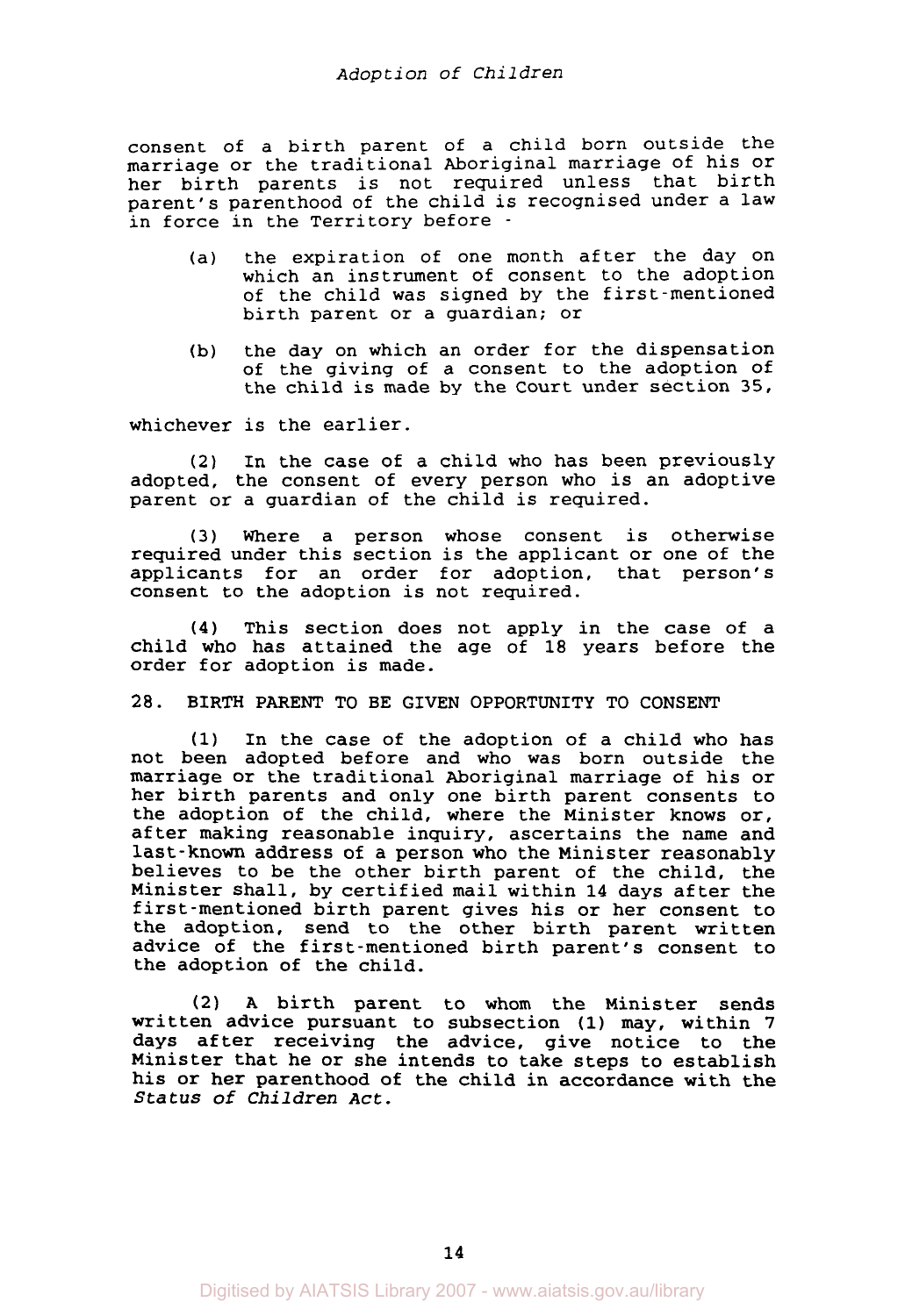**(3)** The birth parent referred to in subsection *(2)*  shall, within one month after the giving of notice to the Minister under that subsection -

- (a) establish his or her parenthood of the child; or
- (b) commence proceedings to establish his or her parenthood of the child under the *Status* of *Children Act* ,

as the case requires, and, if he or she does not do so, his or her consent to the adoption is not required.

Where the birth parent referred to in subsection **(4)**  *(2)* establishes his or her parenthood of the child, his or her consent to the adoption of the child is required in accordance with this Division.

*(5)* On application by the Minister within 7 days after receiving the consent of the first-mentioned birth parent referred to in subsection (1), the Court may, where it is satisfied that sufficient grounds exist, order that the Minister is not required to comply with subsection **(1)**  and accordingly the Minister shall not comply with that subsection.

**29.** CONSENT FOR ADOPTION OF NON-CITIZEN CHILD

**(1)** Where an application is made for the adoption of a non-citizen child -

- (a) this Division does not apply in relation to the giving of consent to the adoption of the noncitizen child by a parent or a guardian of the non-citizen child; and
- (b) the Court must satisfy itself that the Minister consents to the application for the adoption of the non-citizen child before making the order for the adoption.

**(2)** The Minister's consent referred to in subsection **(1)** shall be accompanied by a written declaration, signed by the Minister, that the Minister believes on reasonable grounds -

- (a) that each parent or guardian of the non-citizen child -
	- (i) has, before the child commenced the journey to Australia, given consent in accordance with the law of the place of residence of the parent or guardian of the child to the adoption of the child and has not revoked the consent; or